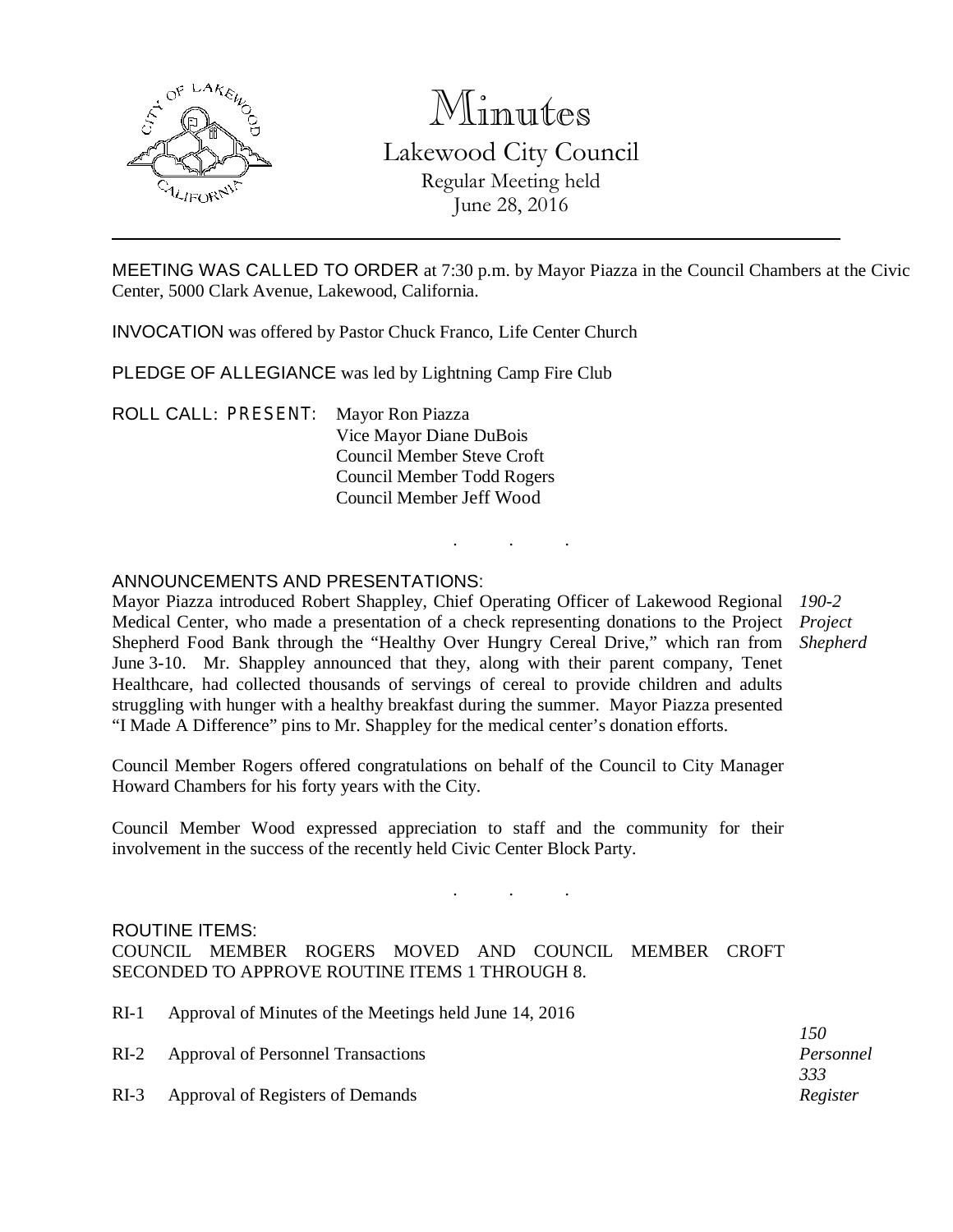| <b>ROUTINE ITEMS: - Continued</b> | 152-4                                                                                                                                                                                                                |                                                              |
|-----------------------------------|----------------------------------------------------------------------------------------------------------------------------------------------------------------------------------------------------------------------|--------------------------------------------------------------|
| $RI-4$                            | RESOLUTION NO. 2016-26; A RESOLUTION OF THE CITY COUNCIL OF<br>THE CITY OF LAKEWOOD AMENDING THE EMPLOYER PAID SICK LEAVE<br>POLICY FOR PART-TIME, TEMPORARY, AND SEASONAL EMPLOYEES                                 | Compensation/<br>Classification P/T<br>R <sub>2016</sub> -26 |
| $RI-5$                            | Approval of License Agreement with Southern California Edison for Use of 220<br><b>Community Gardens</b>                                                                                                             | So Cal Edison/CG                                             |
| $RI-6$                            | Approval of License Agreement with Southern California Edison for Use of 220<br><b>Rynerson Park</b>                                                                                                                 | So Cal Edison/RP                                             |
| $RI-7$                            | RESOLUTION NO. 2016-27; A RESOLUTION OF THE CITY COUNCIL OF<br>THE CITY OF LAKEWOOD RESCINDING A RESOLUTION ESTABLISHING A<br>PHYSICALLY HANDICAPPED PERSONS DESIGNATED PARKING SPACE<br>WITHIN THE CITY OF LAKEWOOD | 697-3<br>Handicapped<br>Parking<br>R2016-27                  |
| $RI-8$                            | Approval of Reappointment to the Southeast Los Angeles County Workforce<br>Development Board                                                                                                                         | 341-2<br><b>WDB</b>                                          |

UPON ROLL CALL VOTE, THE MOTION WAS APPROVED:

AYES: COUNCIL MEMBERS: Croft, DuBois, Rogers, Wood and Piazza NAYS: COUNCIL MEMBERS: None

1.1 • CONSIDERATION OF BUDGET FOR FISCAL YEAR 2016-17 AND 2017-18 City Manager Howard Chambers displayed slides and reported that the preparation of the City's budget was a 6-month process that began in January and culminated with this meeting. He reviewed the current Economic Climate, including the long term growth in retail sales, the rise in residential property values and the decrease in unemployment and deficits. He noted the impacts of the stock market and legislative actions in Sacramento, such as Housing By Right and Prisoner Realignment. He explained revenues and appropriations, noting that the second year of the proposed two-year budget was lower due to fewer proposed capital improvement projects. He also reviewed the Ten Budget Focus Areas: Budget for sustainability; Keep Lakewood safe; Enhance parks and open space; Foster a sense of community; Support a caring community; Preserve neighborhood quality of life; Promote economic vitality; Highlight governmental transparency; Defend and preserve local control; and Protect the environment. He discussed the \$51.7 million budgeted for major projects which included improvements to stormwater capture, streets and transit, parks and community facilities, and water resources. *300 Budget*

. . .

Captain Allen Castellano, Commander of the Lakewood Sheriff's Station, expressed *610* appreciation for Lakewood's partnership with and support of law enforcement. He stated *Law*  that the City's leadership and guidance demonstrated its investment in the community's *Enforcement*safety. He noted the challenges stemming from AB109 and Proposition 47 and other legislation.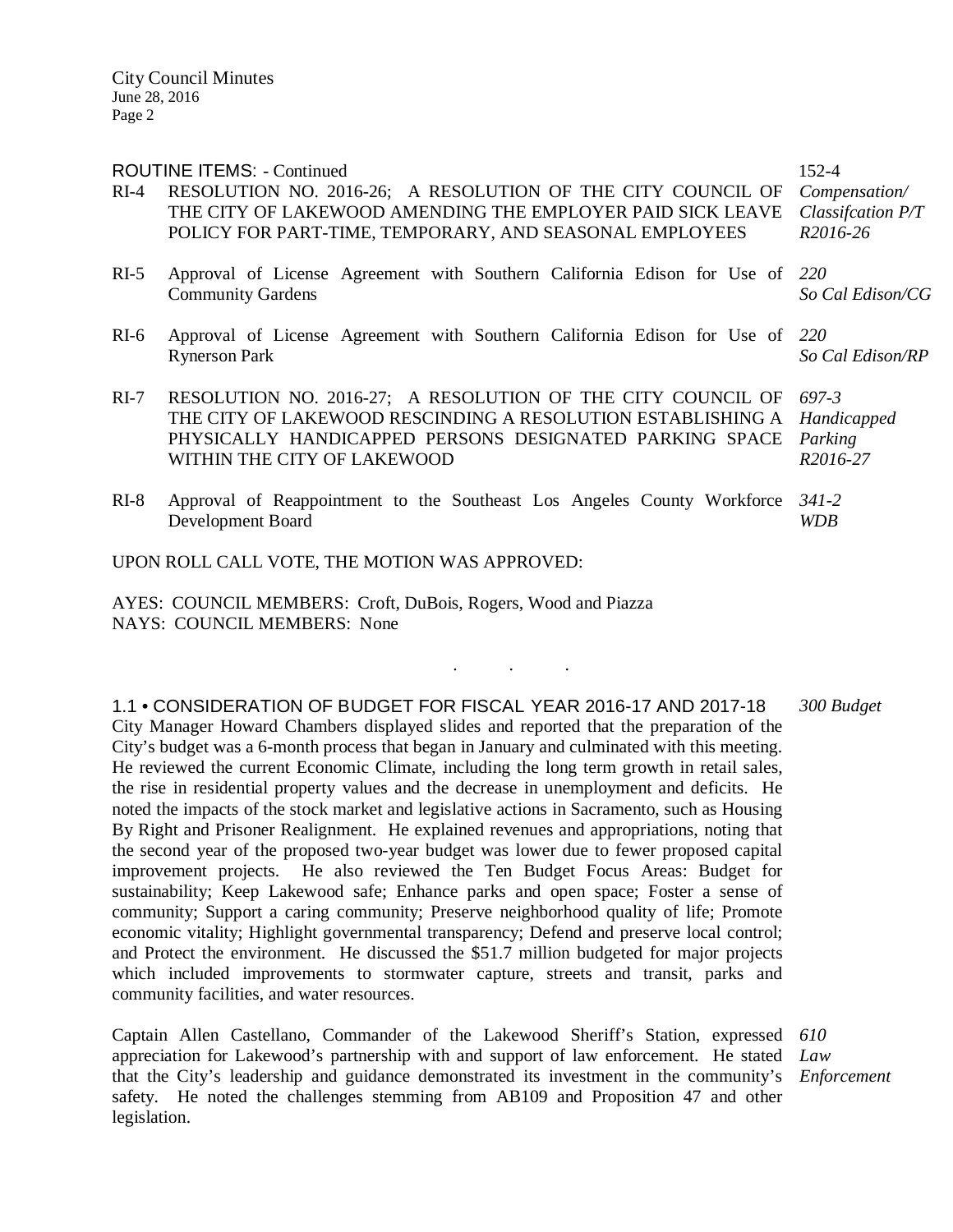1.1 • CONSIDERATION OF BUDGET FOR FY 2016-17 AND 2017-18 - Continued Steve Skolnik, City Attorney, stated that 1.1.c was his annual memo to the City Council which explained the actions necessary to implement the budget. He advised that all of the budget documents could be considered and adopted by a single roll call vote; however, items 1.1.f.53 and 54 required a separate public hearing, and item 1.1.f.60 would be voted upon following the closed session at the end of the meeting.

The City Attorney stated a public hearing needed to be held on the remainder of the budget items: 1.1.d, 1.1.e, 1.1.f.1 through 52 and 55 through 59.

Mayor Piazza opened the public hearing at 8:16 p.m. and called for anyone in the audience wishing to address the City Council on this matter. There was no response.

d. RESOLUTION NO. 2016-28; A RESOLUTION OF THE CITY COUNCIL OF THE *R2016-28* CITY OF LAKEWOOD ADOPTING THE BIENNIAL BUDGET FOR FISCAL YEAR 2014-2015, AND 2015-2016, AND AUTHORIZING THE APPROPRIATION OF RESERVE FUNDS INTO APPROPRIATE FUNDS AS OF JUNE 30, 2016

e. RESOLUTION NO. 2016-29; A RESOLUTION OF THE CITY COUNCIL OF THE *R2016-29* CITY OF LAKEWOOD DETERMINING THE TOTAL ANNUAL APPROPRIATION SUBJECT TO LIMITATION OF THE CITY OF LAKEWOOD FOR THE FISCAL YEAR 2016-2017

f. RESOLUTION NO. 2016-30; A RESOLUTION OF THE CITY COUNCIL OF THE *R2016-30* CITY OF LAKEWOOD ADOPTING THE BIENNIAL BUDGET AND APPROPRIATING REVENUE FOR FISCAL YEAR 2016-17 AND FISCAL YEAR 2017-18

1) RESOLUTION NO. 2016-31; A RESOLUTION OF THE CITY COUNCIL OF THE CITY OF LAKEWOOD AUTHORIZING THE DIRECTOR OF ADMINISTRATIVE SERVICES TO CERTIFY TO CITY LIGHT AND POWER LAKEWOOD, INC., THAT BASIC FEE PAYMENTS HAVE BEEN INCLUDED IN THE BUDGET *220 City Light & Power R2016-31*

RESOLUTION NO. 2016-32; A RESOLUTION OF THE CITY COUNCIL OF THE *R2016-32* CITY OF LAKEWOOD AUTHORIZING THE DIRECTOR OF ADMINISTRATIVE SERVICES TO CERTIFY TO CITY LIGHT AND POWER LAKEWOOD, INC., THAT BASIC FEE PAYMENTS HAVE BEEN INCLUDED IN THE BUDGET

2) Adoption of Governmental Fund Balance Policy

3) RESOLUTION NO. 2016-33; A RESOLUTION OF THE CITY COUNCIL OF THE CITY OF LAKEWOOD AMENDING RESOLUTION NO. 2002-38 PERTAINING TO EMPLOYEE BENEFITS AND THE CLASSIFICATION AND COMPENSATION OF CITY OFFICERS AND EMPLOYEES, AND ESTABLISHING EMPLOYEE BENEFITS, DEFINING THE CONDITIONS AND HOURS OF EMPLOYMENT, AND ADOPTING A CLASSIFICATION AND COMPENSATION PLAN FOR CITY OFFICERS AND EMPLOYEES

*305 Govt. Fund Balance Policy 152-4 Compensation/ Classification F/T*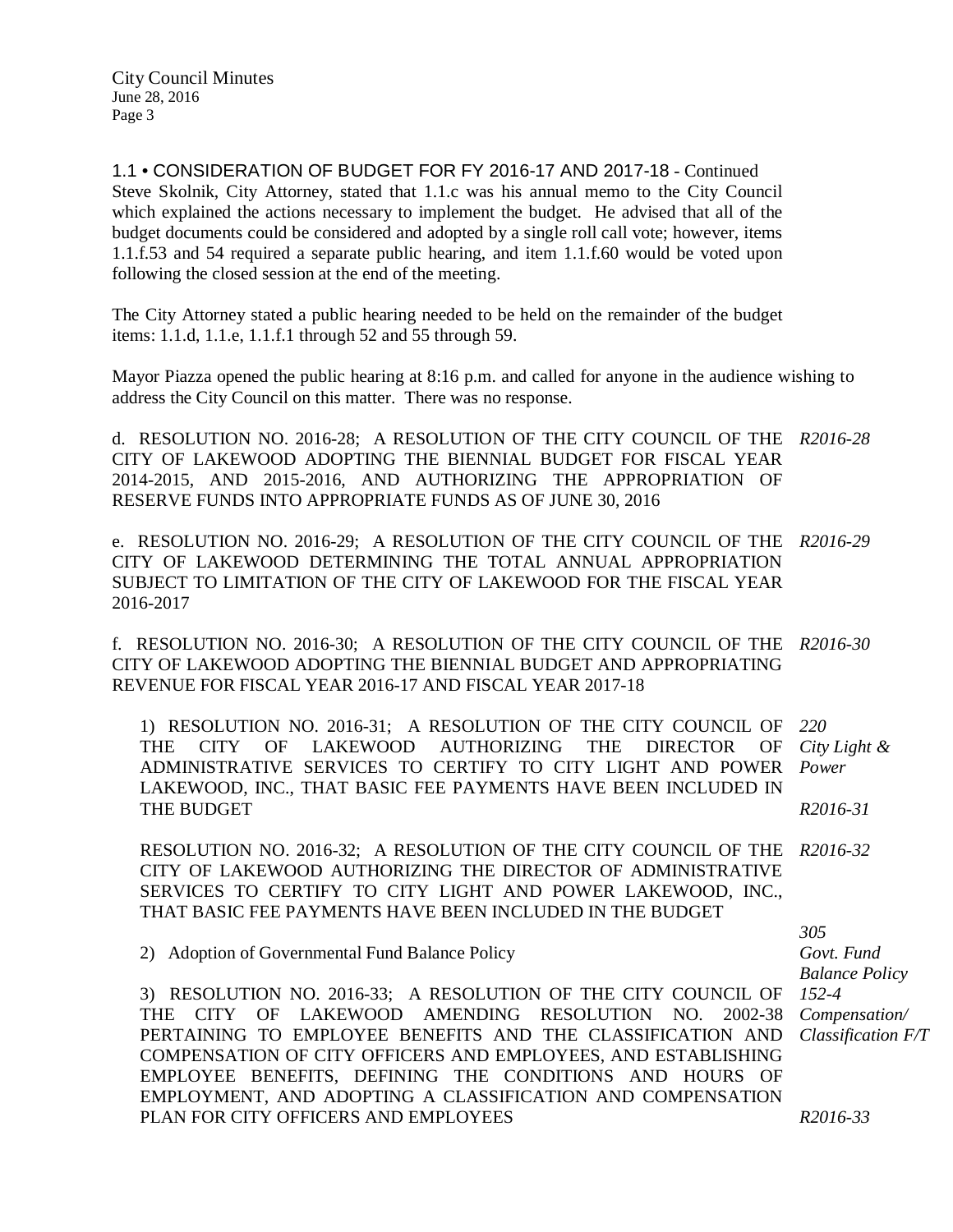1.1 • CONSIDERATION OF BUDGET FOR FY 2016-17 AND 2017-18 - Continued 4) RESOLUTION NO. 2016-34; A RESOLUTION OF THE CITY COUNCIL OF THE CITY OF LAKEWOOD REPEALING RESOLUTION NO. 2015-27 PERTAINING TO HOURLY-RATED PART-TIME EMPLOYEES AND ENACTING A PERSONNEL RESOLUTION ESTABLISHING THE COMPENSATION, RULES AND REGULATIONS PERTAINING TO HOURLY-RATED PART-TIME EMPLOYEES 5) RESOLUTION NO. 2016-35; A RESOLUTION OF THE CITY COUNCIL OF THE CITY OF LAKEWOOD AMENDING AND RENEWING A COMMUNITY RECREATION PROGRAM AGREEMENT WITH THE ABC UNIFIED SCHOOL DISTRICT 6) RESOLUTION NO. 2016-36; A RESOLUTION OF THE CITY COUNCIL OF THE CITY OF LAKEWOOD RENEWING AN AGREEMENT BETWEEN THE CITY OF LAKEWOOD AND COMMUNITY FAMILY GUIDANCE CENTER PROVIDING COUNSELING SERVICES FOR FAMILIES AND JUVENILE RESIDENTS OF THE CITY OF LAKEWOOD FOR THE FISCAL YEAR 2016-2017 7) RESOLUTION NO. 2016-37; A RESOLUTION OF THE CITY COUNCIL OF THE CITY OF LAKEWOOD RENEWING THE AGREEMENT BETWEEN THE CITY OF LAKEWOOD AND THE HUMAN SERVICES ASSOCIATION (HSA) TO PROVIDE SERVICES FOR SENIOR ADULT RESIDENTS OF THE CITY OF LAKEWOOD FOR THE FISCAL YEAR 2016-2017 8) RESOLUTION NO. 2016-38; A RESOLUTION OF THE CITY COUNCIL OF THE CITY OF LAKEWOOD RENEWING AN AGREEMENT BETWEEN THE CITY OF LAKEWOOD AND LAKEWOOD MEALS ON WHEELS FOR THE FISCAL YEAR 2016-2017 9) RESOLUTION NO. 2016-39; A RESOLUTION OF THE CITY COUNCIL OF THE CITY OF LAKEWOOD RENEWING AN AGREEMENT BETWEEN THE CITY OF LAKEWOOD AND THE PATHWAYS VOLUNTEER HOSPICE, INC. PROVIDING SERVICES FOR TERMINALLY ILL RESIDENTS OF THE CITY OF LAKEWOOD FOR THE FISCAL YEAR 2016-2017 10) Approval of Agreement for Memorandum of Understanding with Diamond Environmental Services 11) Approval of Agreement with Emergency Planning Consultants for Update of the Lakewood Emergency Operations Plan 12) Approval of Agreements with LandCare for Median Landscape Maintenance and Mowing Services 13) Approval of Amendment to Agreement with Merchants Building Maintenance for *220/Merchants*  Custodial Services *152-4 Compensation/ Classification P/T R2016-34 220 ABCUSB R2016-35 220 Community Family GC R2016-36 220 Human Services Association R2016-37 220 Meals on Wheels R2016-38 220 Pathways Vol. Hospice R2016-39 220/Diamond Env. Services 220/Emergency Planning Cons. 220 LandCare Building Maint.*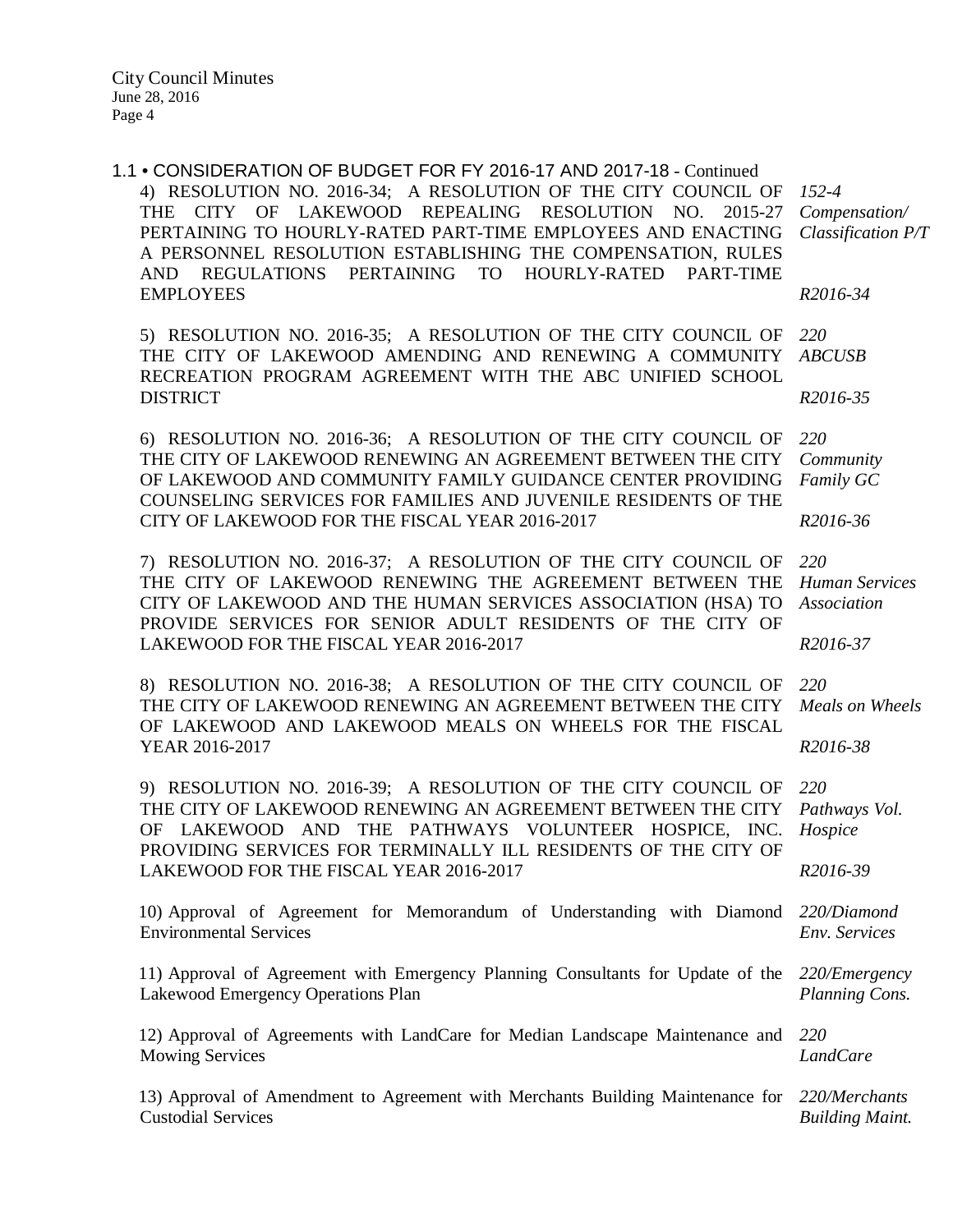| 1.1 • CONSIDERATION OF BUDGET FOR FY 2016-17 AND 2017-18 - Continued<br>14) Approval of Agreement for Memorandum of Understanding with Nestle Waters | 220<br><b>Nestle Waters</b>                                                   |
|------------------------------------------------------------------------------------------------------------------------------------------------------|-------------------------------------------------------------------------------|
| 15) Approval of Agreement for Charter Bus Services with Pacific Coachways                                                                            | 220/Pacific                                                                   |
| 16) Approval of Amendment to the Agreement with Sandie Mercer Ranch for the<br>Lakewood Equestrian Center                                            | Coachways<br>220 Sandie<br>Mercer Ranch                                       |
| 17) Approval of Agreement with Thank Goodness It's Sofia Catering, Inc. for Catering<br>and Concession Services                                      | 220<br><b>TGIS</b>                                                            |
| 18) Approval of Agreement with Trend Offset Printing for Catalog Publications                                                                        | 220                                                                           |
| 19) Approval of Professional Services Agreement with Dive/Corr, Inc. for Water Storage<br><b>Facility Inspection</b>                                 | <b>Trend Offsett</b><br>220<br>Dive/Corr                                      |
| 20) Approval of Agreement with HTS Environmental Services for Hazardous Material<br>Disposal                                                         | 220<br>HTS Env. Svcs.                                                         |
| 21) Approval of Agreement with Sedaru for Utility Management System                                                                                  | 220/ID Modeling<br>220/Water<br>Well Supply                                   |
| 22) Approval of Agreement with Water Well Supply for Maintenance of Water<br><b>Production Facilities</b>                                            |                                                                               |
| 23) Approval of Agreement with Abilita LA for Telecommunications Services                                                                            | 220<br>Abilita LA                                                             |
| 24) Approval of Extension of Agreement for Engineering Services with Associated Soils<br>Engineering                                                 | 220<br>Assoc. Soils                                                           |
| 25) Approval of Extension of Agreement for Hardscape Maintenance with CJ<br>Construction                                                             | 220<br><b>CJ</b> Construction                                                 |
| 26) Authorize Purchase Order with CR&R, Inc. for Street Sweeping Debris Recycling                                                                    | 220<br>Dickson, R.F.<br>220<br>Dekra-Llite<br>220<br><b>Fineline Electric</b> |
| 27) Approval of Purchase Order with Dekra-Lite for Centre Decor                                                                                      |                                                                               |
| 28) Approval of Extension of Agreement for Electrical Contracting Services with<br>Fineline Electric                                                 |                                                                               |
| 29) Approval of Amendment to Agreement for Storm Water Services with John L.<br>Hunter & Associates                                                  | 220<br>John L. Hunter                                                         |
| 30) Approval of Extension of Agreement for Elevator Maintenance and Repair Services<br>with Liftech Elevator Services                                | 220<br>Lifetech Elevator                                                      |
| 31) Approval of Extension of Agreement for Transportation Planning and Engineering<br>Services Agreement with LSA Associates, Inc.                   | 220<br><b>LSA</b> Associates                                                  |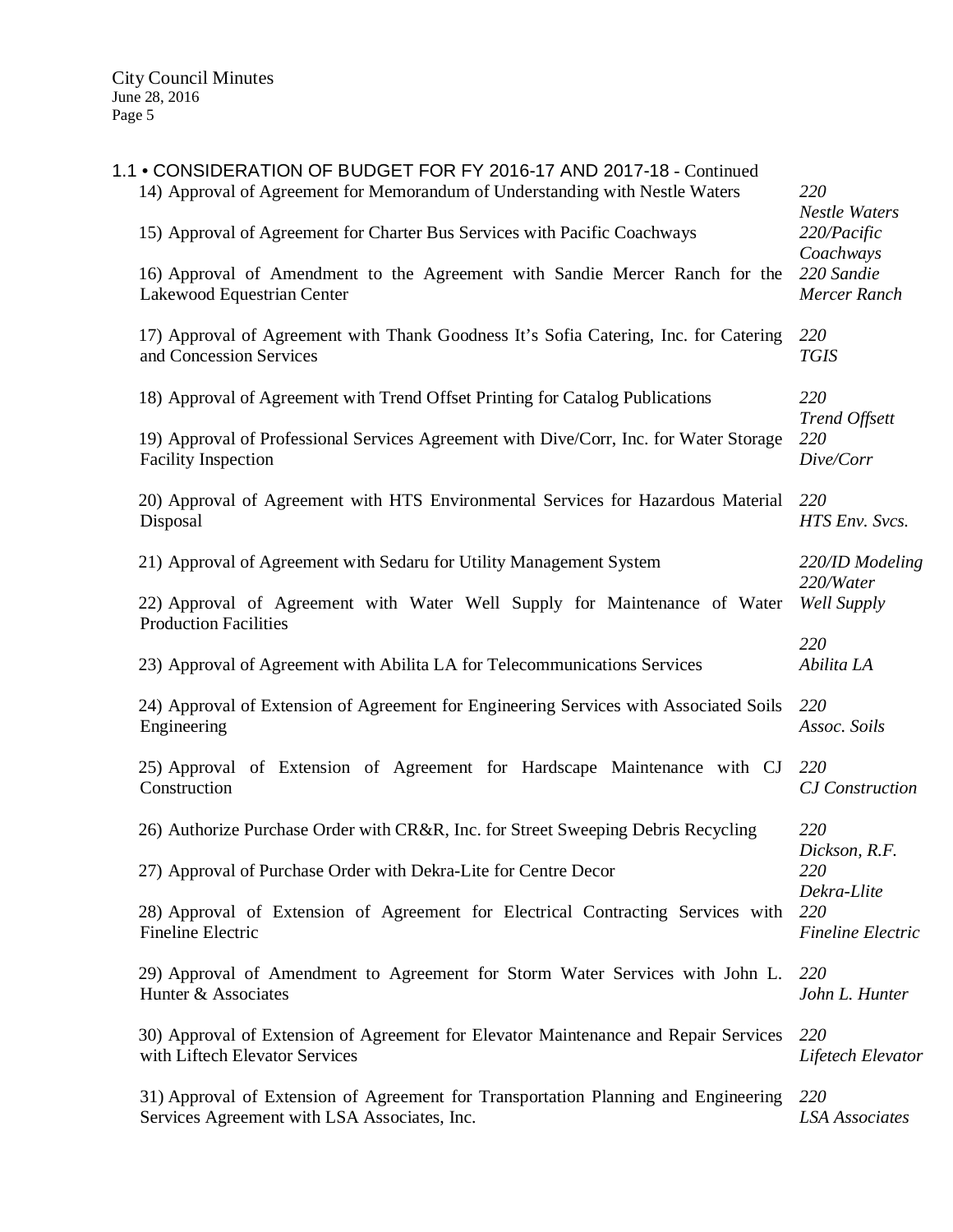| 1.1 • CONSIDERATION OF BUDGET FOR FY 2016-17 AND 2017-18 - Continued<br>32) Approval of Amendment to Agreement for On Call Architectural Services with<br>Meyer & Associates<br>33) Approval of Extension of Agreement with Musco Lighting for Athletic Field<br><b>Lighting Services</b> | 220<br>Meyer $&$<br>Associates<br>220<br>Musco Lighting |
|-------------------------------------------------------------------------------------------------------------------------------------------------------------------------------------------------------------------------------------------------------------------------------------------|---------------------------------------------------------|
| 34) Approval of Extension of Agreement for Engineering and Traffic Survey Services<br>with Newport Traffic Studies<br>35) Approval of Amendment to Agreement for Environmental Consulting Services with                                                                                   | 220<br>Newport Traffic<br><b>Studies</b><br>220         |
| <b>Nicholls Consulting</b><br>36) Approval of Agreement for HVAC Maintenance Services with Ram Air Engineering,<br>Inc.                                                                                                                                                                   | Nicholls<br>Consulting<br>220<br>Ram Air Engin.         |
| 37) Approval of Extension of Agreement for Environmental Services with S.C.S.<br>Consultants                                                                                                                                                                                              | 200<br><b>SCS</b> Consultants                           |
| 38) Approval of Amendment to Agreement for Animal Control Services with SEAACA                                                                                                                                                                                                            | 220                                                     |
| 39) Approval of Extension of Agreement for Street Banner Marketing Program with<br>Sierra Installations, Inc.                                                                                                                                                                             | <b>SEAACA</b><br>220<br>Sierra                          |
| 40) Approval of Amendment to Agreement for Fire and Security Alarm Services with<br><b>Stanley Convergent Solutions</b>                                                                                                                                                                   | Installations<br>220<br>Stanley Conv.                   |
| 41) Approval of Amendment to Agreement for Tree Maintenance with West Coast<br>Arborists                                                                                                                                                                                                  | 220/West Coast<br>Arborists                             |
| 42) Approval of Amendment to Agreement for Engineering Services with Willdan                                                                                                                                                                                                              | 220                                                     |
| 43) Approval of Agreement for Reimbursement for Fingerprint Identification Specialists                                                                                                                                                                                                    | Willdan<br>220                                          |
| 44) Approval of Agreement for Advanced Surveillance and Protection (ASAP)<br>Maintenance with Convergint Technologies                                                                                                                                                                     | c/o Cerritos<br>220<br>Convergint                       |
| 45) Approval of Agreement with Macerich Lakewood LP for Law Enforcement Services<br>at Lakewood Center Mall                                                                                                                                                                               | 220<br>Macerich                                         |
| 46) Approval of Agreement for Helicopter Maintenance with STEAM Aircraft                                                                                                                                                                                                                  | 220/STEAM                                               |
| 47) RESOLUTION NO. 2016-40; A RESOLUTION OF THE CITY COUNCIL OF<br>THE CITY OF LAKEWOOD AMENDING THAT CERTAIN AGREEMENT<br>BETWEEN THE CITY OF LAKEWOOD AND JOE A. GONSALVES AND SON,                                                                                                     | 220<br>Gonsalves                                        |
| INC.                                                                                                                                                                                                                                                                                      | R2016-40                                                |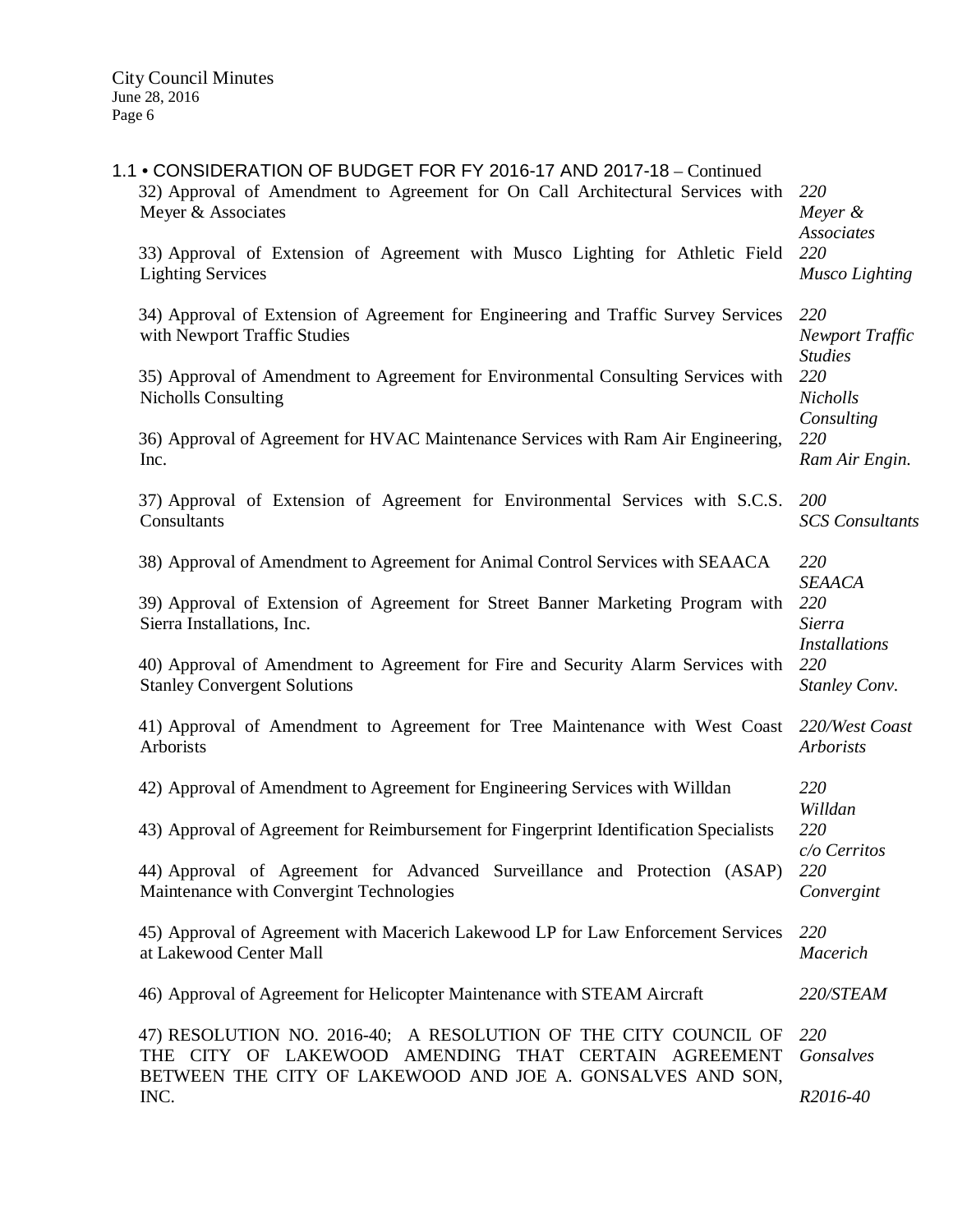|                                               | 1.1 • CONSIDERATION OF BUDGET FOR FY 2016-17 AND 2017-18 - Continued                                                                                                  |                                                              |
|-----------------------------------------------|-----------------------------------------------------------------------------------------------------------------------------------------------------------------------|--------------------------------------------------------------|
|                                               | 48) Approval of Agreement with Western Printing and Graphics for Preparation of City<br><b>Informational Periodicals</b>                                              | 220<br><b>Western Printing</b><br>220                        |
|                                               | 49) Approval of Extension of Reimbursement Agreement for Long Beach Transit Fixed<br>Route and Dial-A-Lift Services                                                   | Long Beach<br>Transit<br>220                                 |
|                                               | 50) Approval of Renewal of Agreement with Fair Housing Consulting Services                                                                                            | <b>Fair Housing</b><br>220                                   |
|                                               | 51) Approval of Agreement for the Fix Up/Paint Up Program                                                                                                             | Sam Painting                                                 |
|                                               | 52) RESOLUTION NO. 2016-41; A RESOLUTION OF THE CITY COUNCIL OF<br>THE CITY OF LAKEWOOD ADOPTING A FEE FOR THE COST OF PROVIDING<br>DEVELOPMENT REVIEW BOARD SERVICES | 532/Building Fees<br>502/DRB<br>510/General Plan<br>R2016-41 |
|                                               | RESOLUTION NO. 2016-42; A RESOLUTION OF THE CITY COUNCIL OF THE<br>CITY OF LAKEWOOD ADOPTING A FEE FOR THE COST OF PREPARING AND<br>AMENDING THE GENERAL PLAN         | R2016-42                                                     |
|                                               | 55) Approval of Amendment to Agreement for Refuse Collection with EDCO Waste<br><b>Services</b>                                                                       | 220<br><b>EDCO</b>                                           |
|                                               | 56) Approval of Agreement with Southern California Gas Company - Energy Leader<br>Partnership                                                                         | 220/So. Cal. Gas<br>422/So. Cal. Ed.                         |
|                                               | 57) Approval of Renewal of Agreement for Information Technology Support with Brea<br>IT                                                                               | 520/Conservation<br>220<br>Brea IT                           |
|                                               | 58) Approval of Amendment of Agreement with Infosend, Inc. for Printing, Mailing and<br><b>Online Bill Pay Services</b>                                               | 220<br>Infosend                                              |
|                                               | 59) Approval of Agreement with Pun Group LLC for Audit Services                                                                                                       | 220<br>Pun Group LLC                                         |
| UPON ROLL CALL VOTE, THE MOTION WAS APPROVED: |                                                                                                                                                                       |                                                              |
|                                               | AYES: COUNCIL MEMBERS: Croft, DuBois, Rogers, Wood and Piazza<br>NAYS: COUNCIL MEMBERS: None                                                                          |                                                              |
|                                               | 1.1.f.53 - Adjusting Residential Refuse Rates                                                                                                                         | $426 - 3$                                                    |

The City Attorney stated that due to Proposition 218, the City had been required to provide *Refuse Rates*notification of proposed adjustments in refuse collection and disposal fees. Having determined from the City Clerk that there had been a total of 192 written protests received regarding the rate increase for refuse collection, the City Attorney reported that the number of protests did not meet the minimum threshold and the proposed rate adjustment could move forward.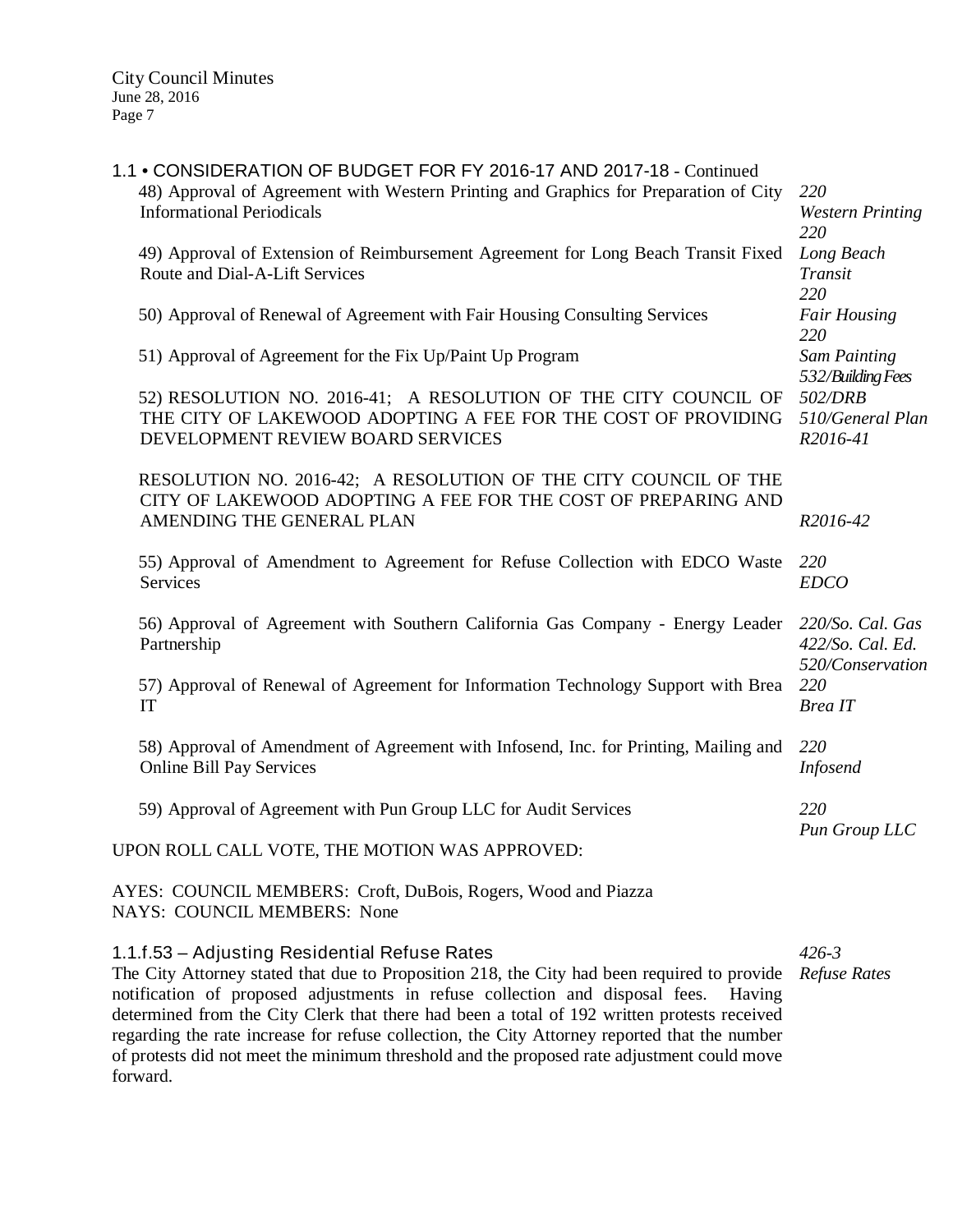1.1 • CONSIDERATION OF BUDGET FOR FY 2016-17 AND 2017-18 - Continued Mayor Piazza opened the public hearing at 8:19 p.m. and called for anyone in the audience wishing to address the City Council on this matter.

E. Zimmer addressed the City Council regarding her opposition to the increases in refuse and water rates.

RESOLUTION NO. 2016-43; A RESOLUTION OF THE CITY COUNCIL OF THE CITY *R2016-43* OF LAKEWOOD TO ESTABLISH RESIDENTIAL REFUSE RATES FOR FISCAL YEAR 2016-2017

COUNCIL MEMBER CROFT MOVED AND VICE MAYOR DUBOIS SECONDED TO ADOPT RESOLUTION NO. 2016-43. UPON ROLL CALL VOTE, THE MOTION WAS APPROVED:

AYES: COUNCIL MEMBERS: Croft, DuBois, Rogers, Wood and Piazza NAYS: COUNCIL MEMBERS: None

# 1.1.f.54 – Pertaining to Water Rates and Charges

The City Attorney reported that there had been a total of 193 written protests received *Water Rates* regarding the rate increase for water noting that with the number of water service accounts, the protests were well below the threshold and consideration of the proposed rate adjustment could proceed. He stated that Ms. Zimmer's comments under item 1.1.f.53, pertained to both refuse and water rates and would be noted for the record under this item.

Mayor Piazza opened the public hearing at 8:28 p.m. and called for anyone in the audience wishing to address the City Council on this matter.

Mitchell Ramirez, Lakewood, inquired regarding the number of water rate increases and the sale of excess water.

Administrative Services Director Diane Perkin responded by stating that water rates were reviewed and increased as needed annually. She also stated that excess water supplies had been sold to acquire additional revenues and to keep water rates low.

Mayor Piazza clarified that the reduction Ms. Zimmer referenced in the previous report pertained to the number of free units, which had decreased from seven to five, and could no longer be provided to customers.

Council Member Rogers stated that he appreciated the sentiments expressed by Ms. Zimmer noting that it was frustrating to raise water rates after residents achieved conservation goals. He added that the City Council had been reluctant about taking such action but without a funding resource felt they had a fiduciary responsibility to maintain the City's water system.

*483*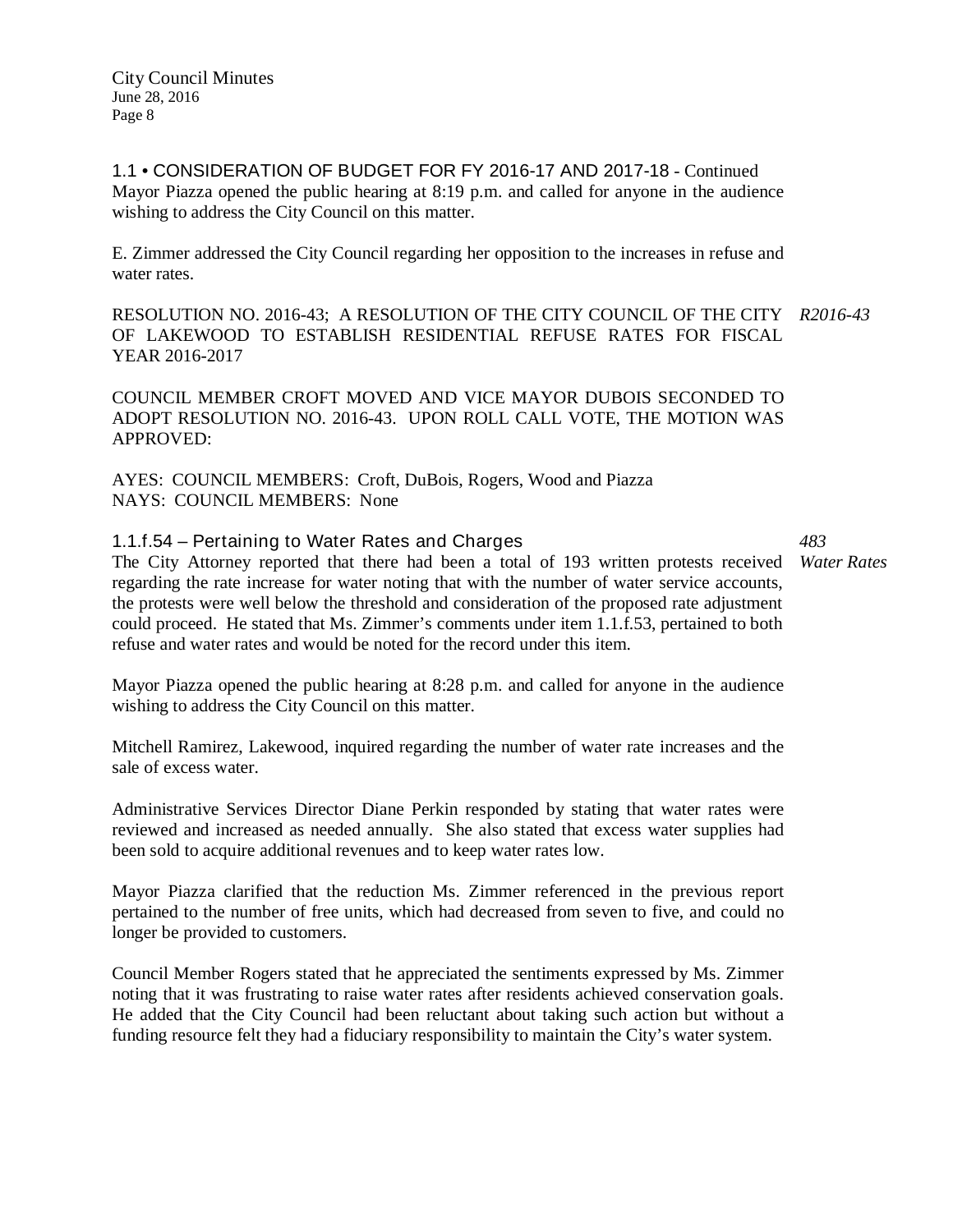1.1 • CONSIDERATION OF BUDGET FOR FY 2016-17 AND 2017-18 - Continued Council Member Croft concurred with Council Member Rogers by stating that as a public utility, there were fixed costs involved for such capital assets as pipelines, wells and storage tanks, some of which were over fifty years old. He added that despite having ample supplies, the Governor's conservation mandates resulted in residents reducing water consumption by over twenty percent thereby causing a decline in revenues. He explained that because expenses were not automatically lessened by reduced usage, it had been a challenge to balance maintaining a high quality utility system while keeping costs as low as possible. He stated that as a ratepayer, he did not appreciate having to pay more for water but noted the importance of having a system that delivered good drinking water and protected homes.

RESOLUTION NO. 2016-44; A RESOLUTION OF THE CITY COUNCIL OF THE CITY *R2016-44* OF LAKEWOOD AMENDING THE NORMAL QUANTITATIVE RATE CONTAINED IN SECTION 10 OF THE CITY'S "WATER SERVICE PROCEDURE MANUAL," AND AMENDING THE RECYCLED WATER RATE

. . .

COUNCIL MEMBER CROFT MOVED AND VICE MAYOR DUBOIS SECONDED TO ADOPT RESOLUTION NO. 2016-44. UPON ROLL CALL VOTE, THE MOTION WAS APPROVED:

AYES: COUNCIL MEMBERS: Croft, DuBois, Rogers, Wood and Piazza NAYS: COUNCIL MEMBERS: None

### 1.2 • 2015 URBAN WATER MANAGEMENT PLAN UPDATE

Water Resources Director Jason Wen gave a brief presentation based on the report contained *Urban Water*  in the agenda and stated that in accordance with State law, an Urban Water Management Plan *Management*  had been prepared and required an update every five years. He explained that since the opening of the comment period, no comments had been received regarding the Plan. However, staff had amended the "Actual Water Supply" tables to reflect Lakewood's pumping allocation. It was the recommendation of staff that the City Council conduct a public hearing and adopt the resolution on the Urban Water Management Plan Update.

*480-3 Plan*

RESOLUTION NO. 2016-45; A RESOLUTION OF THE CITY COUNCIL OF THE CITY *R2016-45* OF LAKEWOOD ADOPTING THE CITY OF LAKEWOOD 2015 URBAN WATER MANAGEMENT PLAN UPDATE DESCRIBING THE CITY'S WATER SUPPLY PLAN FOR THE NEXT TWENTY YEARS

Mayor Piazza opened the public hearing at 8:35 p.m. and called for anyone in the audience wishing to address the City Council on this matter. There was no response.

COUNCIL MEMBER ROGERS MOVED AND VICE MAYOR DUBOIS SECONDED TO ADOPT RESOLUTION NO. 2016-45.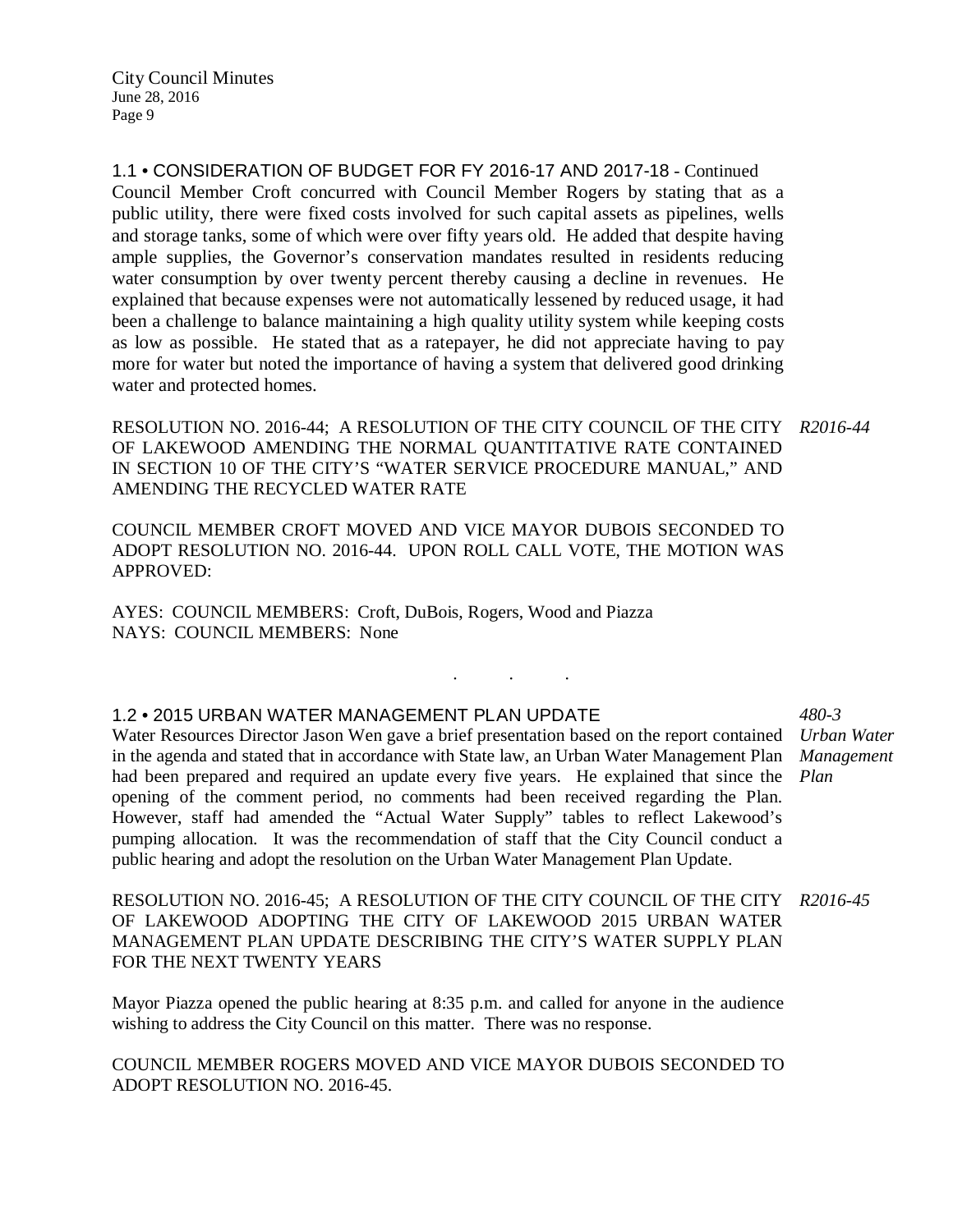1.2 • 2015 URBAN WATER MANAGEMENT PLAN UPDATE -Continued UPON ROLL CALL VOTE, THE MOTION WAS APPROVED:

AYES: COUNCIL MEMBERS: Croft, DuBois, Rogers, Wood and Piazza NAYS: COUNCIL MEMBERS: None

2.1 • SECOND READING AND ADOPTION OF ORDINANCE NO. 2016-3; AMENDING THE LAKEWOOD MUNICIPAL CODE TO TREAT ANIMAL CONTROL RELATED VIOLATIONS AS INFRACTIONS *630 Animal Control*

. . .

The City Attorney advised that the proposed ordinance had been introduced at the last *220* regular City Council meeting and was presented for second reading and adoption at this time. *SEACCA*

ORDINANCE NO. 2016-3; AN ORDINANCE OF THE CITY COUNCIL OF THE CITY OF LAKEWOOD AMENDING SECTION 1205 OF THE LAKEWOOD MUNICIPAL CODE TO TREAT ANIMAL CONTROL RELATED VIOLATIONS AS INFRACTIONS *O2016-3*

COUNCIL MEMBER WOOD MOVED AND COUNCIL MEMBER ROGERS SECONDED TO ADOPT ORDINANCE NO. 2016-3. UPON ROLL CALL VOTE, THE MOTION WAS APPROVED:

AYES: COUNCIL MEMBERS: Croft, DuBois, Rogers, Wood and Piazza NAYS: COUNCIL MEMBERS: None

ORAL COMMUNICATIONS: None

1.1.e.49) Amendment to the Agreement with the City Manager At 8:38 p.m., the City Council recessed to a closed session. *150-3*

. . .

. . .

*City Manager*

CLOSED SESSION:

PUBLIC EMPLOYEE PERFORMANCE EVALUATION, Pursuant to Government Code §54957

Mayor Piazza announced that the City Council would recess to a closed session pursuant to Government Code §54957 to evaluate the performance of the City Manager.

At 9:22 p.m., the City Council reconvened with all members present.

Mayor Piazza announced that the City Council had concluded its review and evaluation of the performance of City Manager Howard Chambers.